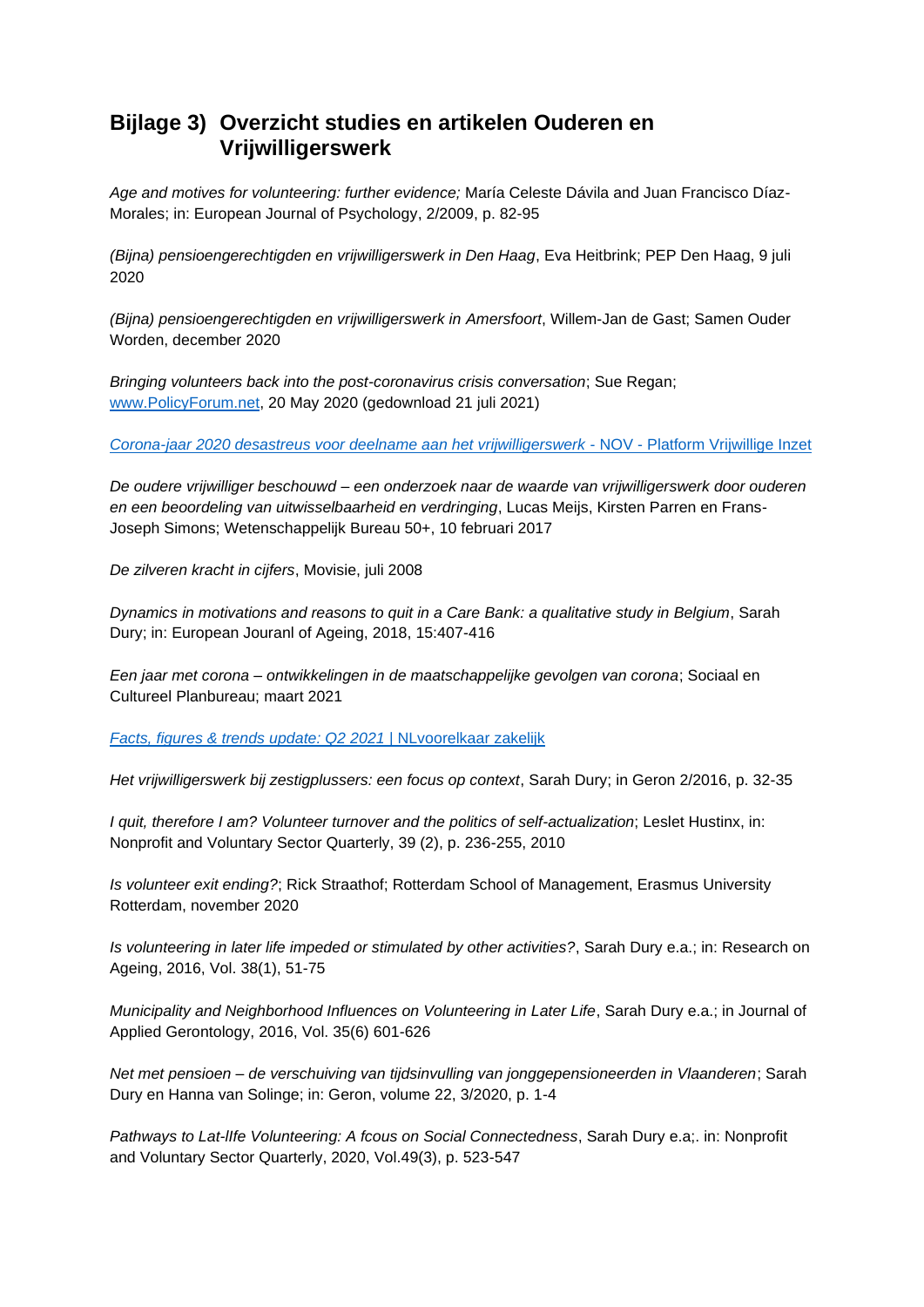*Onderzoek naar de gevolgen van de coronacrisis*; Avance en Kansfonds; april 2021

*Onderzoek: vrijwilligerswerk door 50-plussers levert kapitalen op*; Plus Magazine, 2017

*Organizational support and volunteering benefits for older adults*; Fengyan Tang, EunHee Choi and Nany Morrow-Howell; in: The Gerontologist, Vol. 50, No. 5, p. 603-612, 2010

*Rapportage onderzoek (bijna-)pensioengerechtigden en vrijwilligerswerk in Amersfoort*, Willem-Jan de Gast; Samen Ouder Worden, november 2020

*Reasons for not volunteering: overcoming boundaries to attract volunteers*; Jurgen Willems & Sarah Dury; in: The Service Industries Journal, DOI: 10.1080/02642069.2017.1318381, 2017

*Recruiting and engaging baby boomer volunteers*, Ken Culp; in: Journal of Extension, Vol. 47, Number 2, April 2009

*Recruiting and retaining older adult volunteers: implications for practice*, Carmel Devaney e.a.; in: Journal of Nonprofit and Public Sector Marketing, 27:331-350, 2015

*Senior Volunteerism and Social Context: Impications for Volunteer Recruitment*, Lili Wang and Carlton F. Yoshioka; in: The International Journal of Volunteer Administration, Volume XXX, No.2, June 2014

*The Effects of Volunteering on the Physical and Mental Health of Older People*, Terry Y. Lum and Elizabeth Lightfoot; in: Reserch on Ageing, Vol. 27 no 1, January 2005, p. 31-55

*The impact of covid-19 on volunteering – a two-month comparison*; Volunteer Match; June 2020

*The Impact of Volunteering on Seniors' Health and Quality of Life: an assessment of the retired and senior volunteer program*, Theodore W. McDonald e.a.; in: Psychology, 2013, Vol. 4, N 3A, p. 293-290

*Trendrapport Vrijwillige Inzet 2021*; Nlvoorelkaar; februari 2021

*To volunteer or not: The Influence of Individual Characteristics, Resources and Social Factors on the Likelihood of Volunteering by Older Adults*, Sarah Dury e.a.; in: Nonprofit and Voluntary Sector Quarterly, 2015, Vol. 44(6) 1107-1128

*Volunteering in Later Life: Research Frontiers*, Nancy Morrow-Howell; in: Journal of Gerontology: Social Sciences, 65B(4), p.461-469, 2010

*Volunteer Work, Informal Help, and Care among the 50+ in Europe: Further Evidence for 'Linked' Productive Activities at Older Ages*, Karsten Hank & Stephanie Stuck, Mannheim Institute Research Institute for the Economics of Ageing, 2007

*Vrijwilligerswerk op latere leeftijd: focus op context*, Sarah Dury; in: ACTUEEL informatieblad, januari 2016, p. 37-40

*Who volunteers and why? Understanding the role of resources and motivations in participation in voluntary work*, Jacobien Niebuur; University of Groningen. [https://doi.org/10.33612/diss.133869314,](https://doi.org/10.33612/diss.133869314) 2020